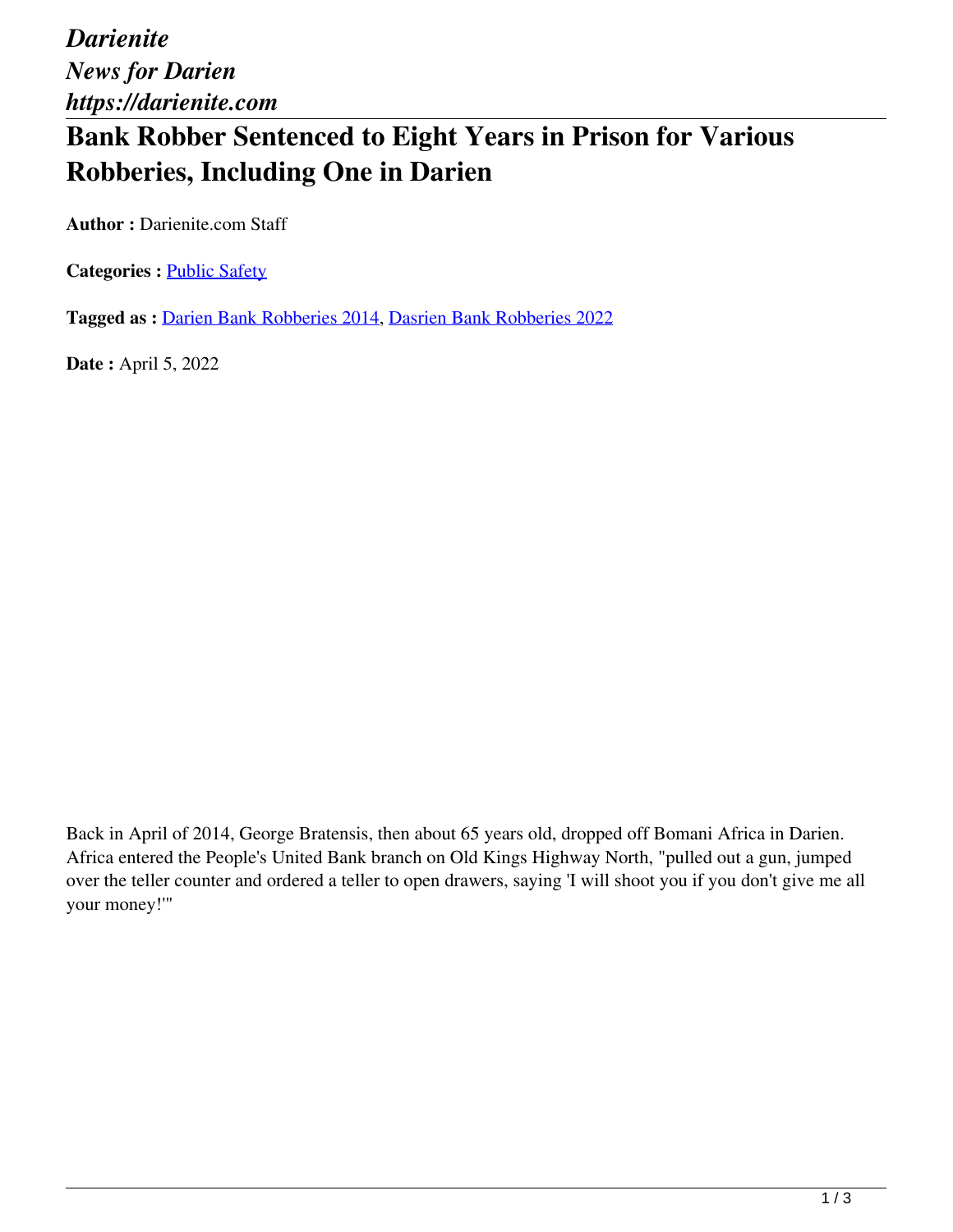**Dariente** U.S. Attorney's Office for Connecticut described the robbery in a news release announcing *News for Darien* Bratensis is now 73. Eight years from now, he'll be 81. that a judge sentenced Bratensis on Tuesday to eight years in prison for that robbery and a string of others.

## *https://darienite.com*

Perhaps Africa's threat to shoot the bank teller was serious: In addition to pleading guilty to one count of robbery in Connecticut, Bratensis and Africa have each pleaded guilty to committing a contract killing of a person in New Jersey.

That murder took place a month after the Darien robbery. The two each await sentencing in that case.

The U.S. Attorney's Office announcement provided the following information, which the announcement said was from court documents and testimony:

Bratsenis' life of crime goes back at least a little while before April 1984 (when he was 35). That's when he was convicted in federal court for armed bank robbery. He was sentenced to 25 years in prison in that case.

Bratensis and Africa met when the two were serving time on robbery convictions in a New Jersey state prison.

By the time the Darien bank was robbed, the two were working together.

## **Timeline**

**April 20, 2014 —** Bratensis and Africa robbed the bank branch on Old Kings Highway North. Bratensis drove his pickup truck and dropped Africa off downtown. Africa took "a substantial amount of cash" when he left the bank. Bratensis picked him up not far from the bank, and they drove off.

**September 2014 —** Bratsenis, Africa and Africa's son, Randi Feliciano, conspired to rob another bank.

**Sept. 25, 2014 —** In the early morning hours, Feliciano drove Africa from Philadelphia to a parking lot in Trumbull. At about 8:30 a.m., Africa stole a car from a victim a gunpoint.

**Sept. 26, 2014 (the next morning) —** Africa and Bratsenis, both wearing masks and brandishing firearms, robbed a People's United Bank branch on Madison Avenue in Trumbull. They took almost \$30,000 in cash. After they got away in the car Africa had carjacked, they set fire to it in a nearby parking lot. Feliciano drove Africa from the scene and followed Bratsenis to a Norwalk restaurant, where the three men divided the robbery loot. Feliciano then drove Africa back to Philadelphia.

**Sept. 28, 2014 —** Bratsenis was arrested in Trumbull. He's been in jail ever since.

**Dec. 13, 2014 —** Africa and Feliciano, both wearing masks and brandishing firearms, robbed a First Niagara Bank branch on Hawley Lane in Stratford. They took more than \$15,000 in cash.

**May 28, 2015 —** Africa was arrested.

**Dec. 16, 2015 —** Africa pleaded guilty to one count of armed bank robbery. He hasn't yet been sentenced.